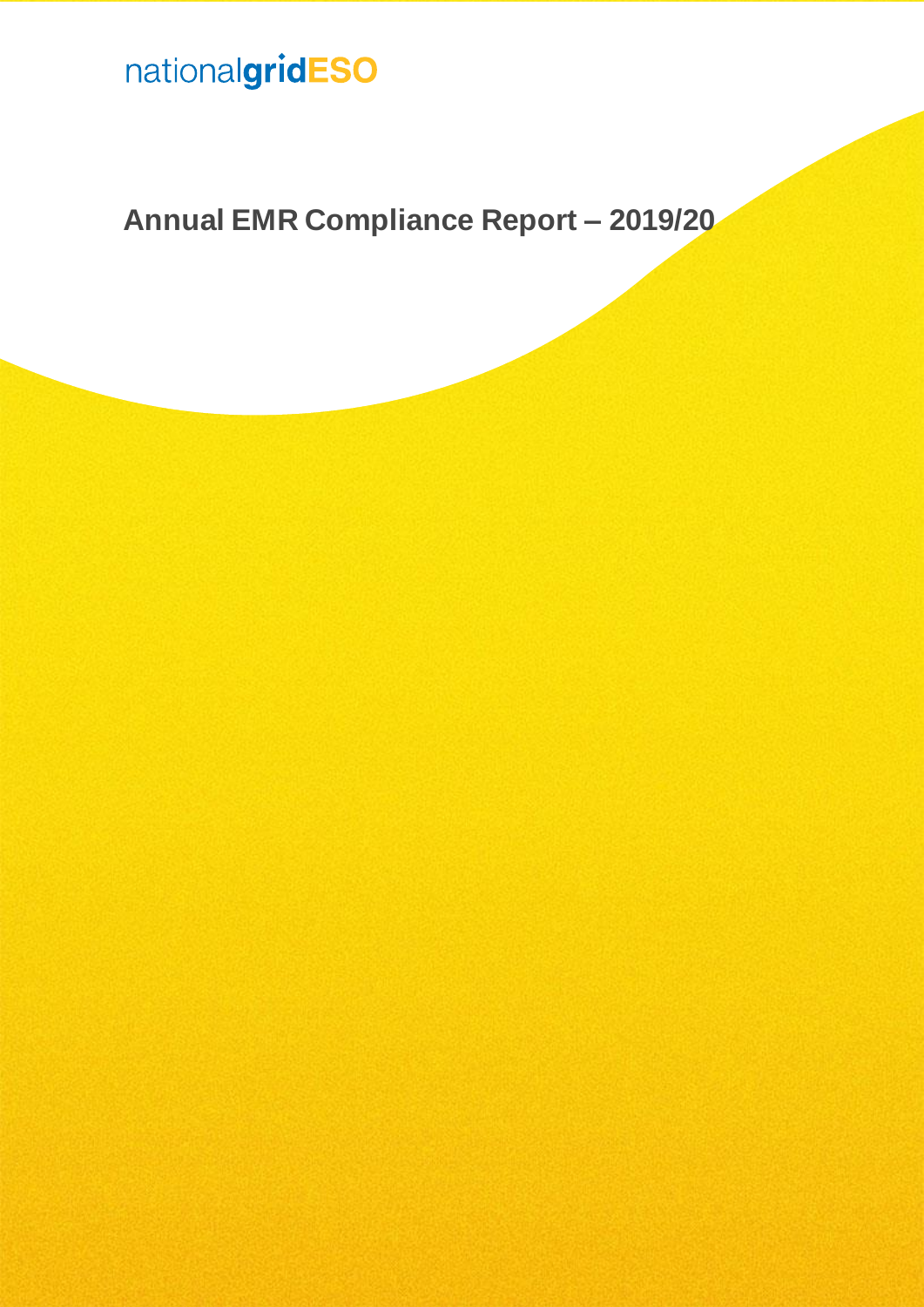**Annual EMR Compliance Report**

### **National Grid Electricity System Operator Limited**

Prepared pursuant to paragraphs 2N.25 and 2N.26 of Special Condition 2N of the Electricity Transmission Licence granted to National Grid Electricity System Operator Limited (registered in England with number11014226 and whose registered office is at 1-3 Strand, London WC2N 5EH) under section 6(1)(b) of the Electricity Act 1989

**19th May 2020**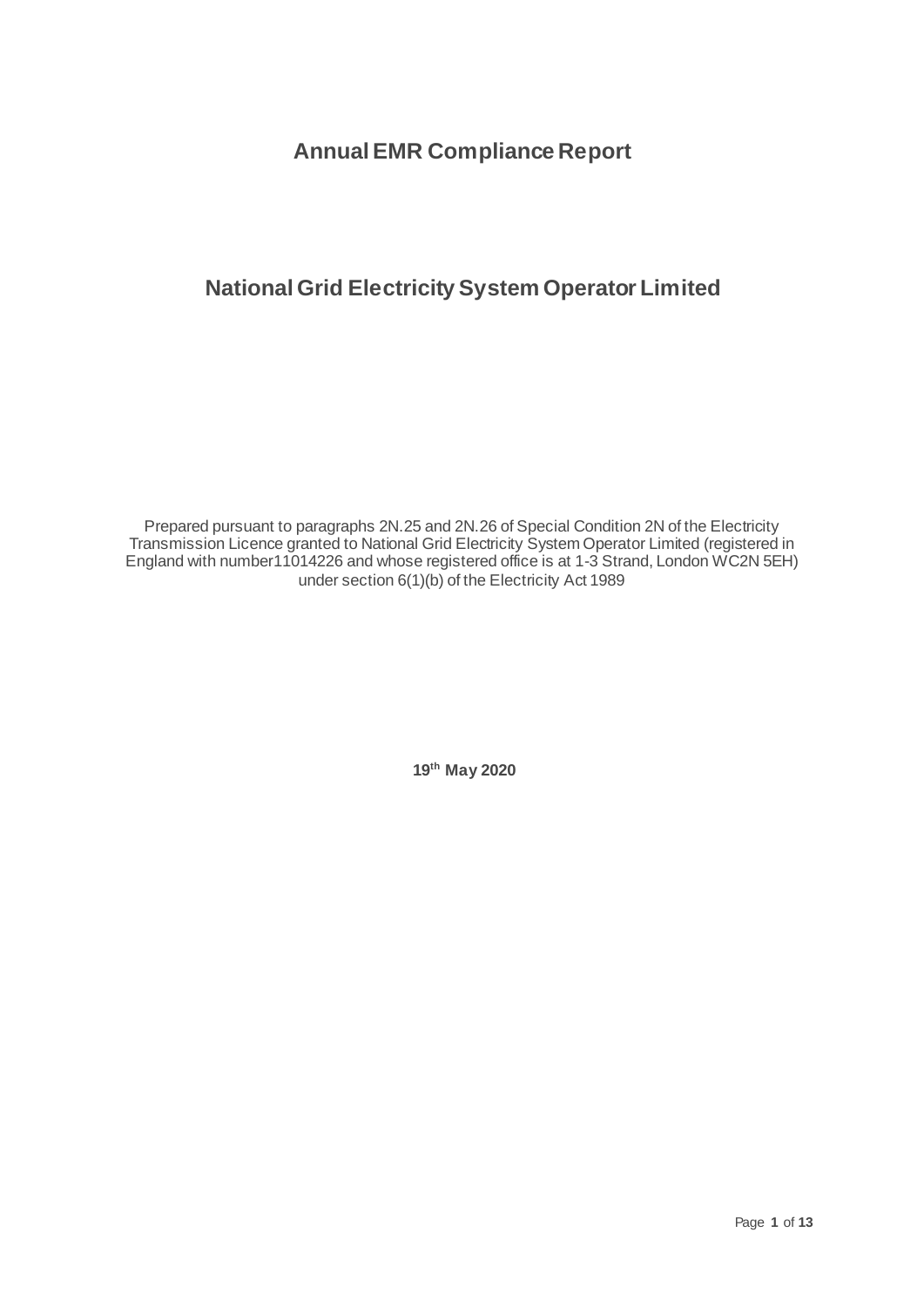#### **1. Introduction**

Paragraph 25 of Special Condition 2N of the Electricity Transmission Licence ("Licence") granted to National Grid Electricity System Operator Limited ("NGESO") requires NGESO to produce an annual report in a form approved by the Authority covering its compliance during the relevant year with the EMR Relevant Duties (as defined in the licence) and implementation of the practices, procedures and systems adopted in accordance with the EMR compliance statement.

This is the annual report in respect of the period 1<sup>st</sup> April 2019 to 31<sup>st</sup> March 2020 ("the Period"). On 1st April 2019, Special Condition 2N was removed from the NGET Licence and transferred to the new licence granted to National Grid Electricity System Operator Ltd (NGESO). This is NGESO's first report relating to Special Condition 2N compliance.

#### **Definitions**

For the purpose of this report, unless otherwise indicated, the following definitions set out in Special Condition 2N (Electricity Market Reform) of the NGET licence apply:

#### "**Associate**" means:

- (a) an Affiliate or Related Undertaking of the licensee;
- (b) an Ultimate Controller (as defined in Standard Condition A1 (Definitions and interpretation)) of the licensee;
- (c) a Participating Owner of the licensee; or
- (d) a Common Control Company.

"**EMR Administrative Team**" means the team established or to be established by the licensee in accordance with paragraph 2N.7 of Special Condition 2N.

**"EMR Compliance Officer" ("EMR CO")** means the compliance officer appointed or to be appointed by the licensee in accordance with paragraph 2N.19 of Special Condition 2N

**"EMR compliance statement"** is defined under paragraph 2N.14 of Special Condition 2N

"**EMR Data Handling Team**" means the team established or to be established by the licensee in accordance with paragraph 2N.5 of Special Condition 2N

**EMR Relevant Duties**" means the licensee's obligations pursuant to Special Condition 2N

"**EMR Functions**" has the same meaning as the term "EMR functions" in Chapter 5 of Part 2 of the Energy Act 2013

"**Confidential EMR Information**" ("CEMRI") means all Information disclosed to or acquired in any way (and whether directly or indirectly) by the licensee or any of its agents or representatives by virtue of the performance of EMR Functions by the licensee, but excluding: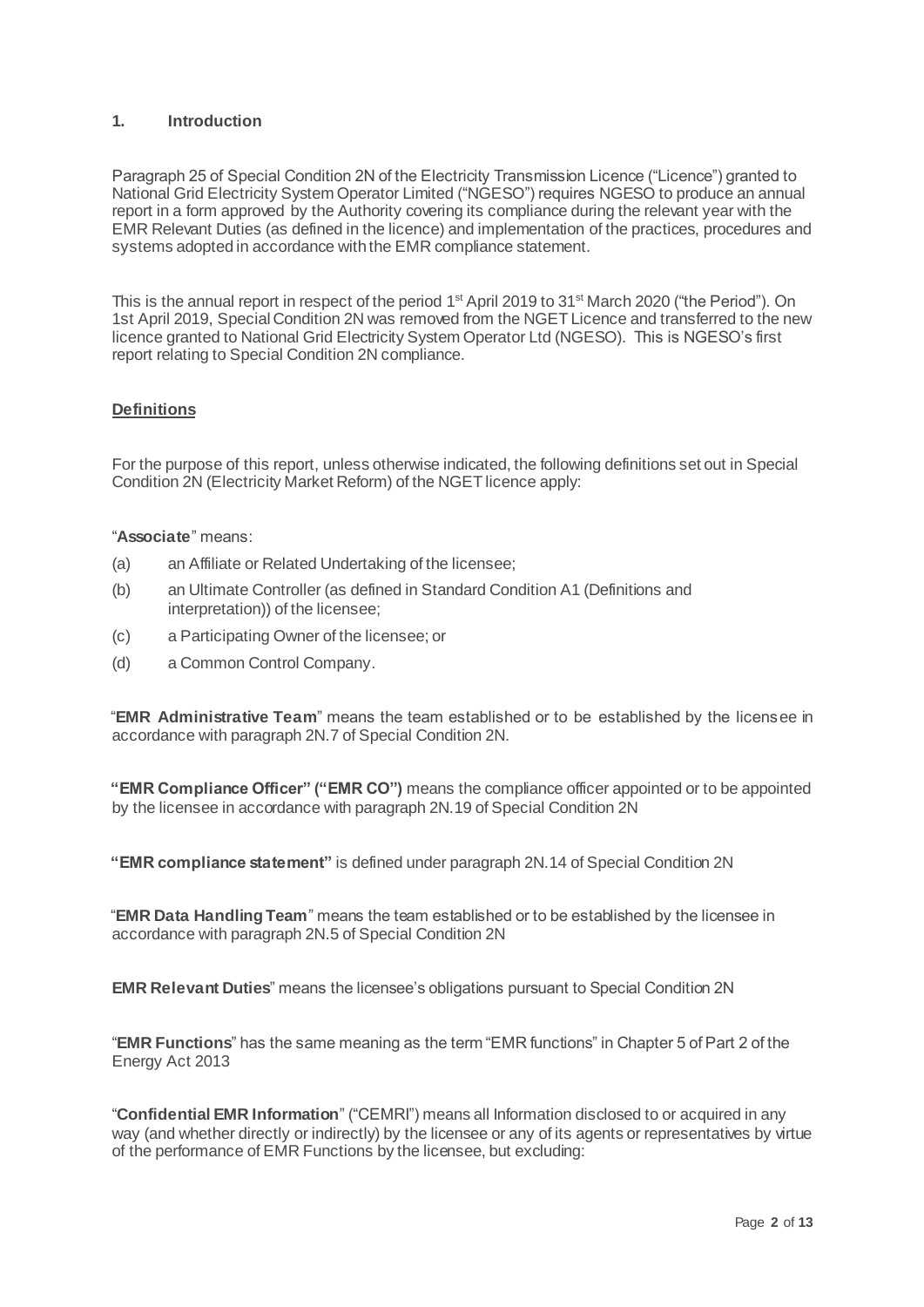- (a) all Information that is in or has entered the public domain otherwise than as a direct or indirect consequence of any breach of this licence;
- (b) all Information which the licensee can demonstrate was lawfully in its written records prior to the date of disclosure of the same by the owner of the Confidential EMR Information or which it received from a third party independently entitled to disclose it; and
- (c) all Information properly received in the usual course of the licensee's activities pursuant to paragraphs (a) to (c) (inclusive) of the definition of Permitted Purpose.

"**Confidential EMR Administrative Information**" ("CEMRAI") means Confidential EMR Information disclosed to or acquired by the licensee by virtue of its role in performing EMR Administrative Functions.

**"NGET"** means National Grid Electricity Transmission plc

**"NGESO"** means National Grid Electricity System Operator Limited

"**Relevant Other Competitive Business**" ("ROCB") means the business of:

- (a) participating in, or intending to participate in, a competitive tender exercise to determine a person to whom an offshore transmission licence is to be granted;
- (b) an Offshore Transmission Owner;
- (c) undertaking carbon capture and storage activities; or
- (d) owning and/or operating an entity participating in, or intending to participate in activities which require a licence under section 6(1)(e) of the Electricity Act 1989 (a licence authorising a person to participate in the operation of an electricity interconnector ("an interconnector licence")

**"Shared Services"** means shared corporate services (which shall not include regulatory services) as specified in the EMR compliance statement

**"Single responsible Director"** has the meaning given in paragraph 2N.20 of Special Condition 2N

- **"SO"** means System Operator
- **"TO"** means Transmission Owner

#### **2. Compliance with the EMR relevant duties**

The EMR Compliance Officer ("EMR CO") has undertaken monitoring during the Period to assess the effectiveness of the practices, procedures and systems adopted to secure compliance with the EMR Relevant Duties.

As part of this process, Compliance Champions in the System Operator, Finance and Business Services, IS, ESO Regulation, Procurement, Corporate Affairs and Tax and Treasury were asked to complete a business separation framework document based on targeted questions and describing the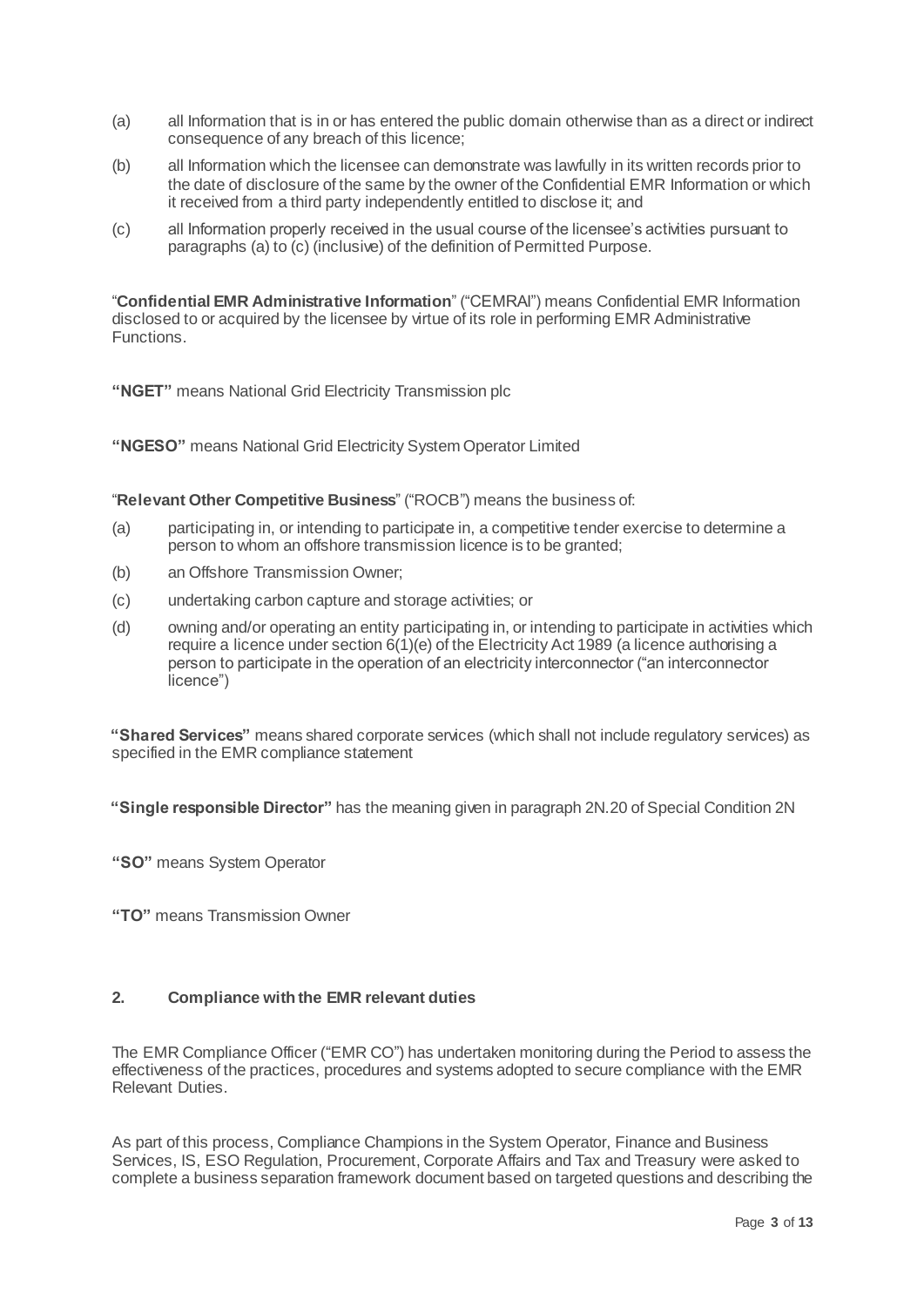controls, frameworks and processes in place within their business areas to secure compliance with the relevant duties. The matters considered and the overall outcome for each relevant objective as agreed with Ofgem are detailed below under paragraphs a to d.

The Compliance Champions within the ESO and Shared Services provided positive assurance that the controls, frameworks and processes in place are adequate to secure compliance with the EMR Relevant Duties and evidence has been provided where necessary to substantiate the statements made. The EMR CO's team has met with the Licence Champions to challenge and review the framework and questions and share any compliance best practices identified.

A control framework review and workshops to cover each of the compliance statement themes and requirements therein, has been instigated. This is to review and understand the controls that are in place, agree a view of the level of effectiveness and agree any remediation actions required to strengthen controls or agree new controls to be embedded.

Following previous reportable incidents in the prior reporting period there was a Business Conduct review (Feb 19) and a Corporate Audit (May 19), which identified that the root cause for a number of the incidents in EMR related to insufficient change management and governance. Corporate Audit focussed on the effectiveness of EMR's change management framework and concluded that the EMR change management function lacked formality, consistency and structure, with an over reliance on individuals' knowledge heightening risk of error. A set of corrective actions were agreed to implement and embed a Change Governance Framework in to EMR that covers IS, non-IS change and projects. These were developed in Summer 2019 and are now in place. The Change Framework uses the principles of identify, define, deliver and close with an overarching EMR Change Control Policy to ensure all changes follow the correct change framework and apply the appropriate controls when raising, reviewing, accepting / rejecting change within EMR. All actions have been completed and a key deliverable of the framework has been to use a central location for all change documentation such as SOPs that are updated to ensure that all risks and controls are in place. Risk assessments have been conducted and these continue to be kept under review.

The Auction Monitor, Deloitte, has produced reports in relation to:

- (i) The [Capacity Market auction for delivery year 2020 to 2021 \(year ahead\)](https://www.gov.uk/government/publications/capacity-market-auction-auction-monitor-report-for-t-1-auction-for-2020-to-2021?utm_source=9ae01b7c-6e98-40ae-a560-9254ec7eb31a&utm_medium=email&utm_campaign=govuk-notifications&utm_content=daily)  $\overline{I}$  (ii) The Capacity Market auction for delivery year 2022 to 2023 (three years
- [The Capacity Market auction for delivery year 2022 to 2023 \(three years ahead\)](https://www.gov.uk/government/publications/capacity-market-auction-auction-monitor-report-for-t-3-auction-for-2022-to-2023)
- (iii) [The Capacity Market auction for delivery year 2023 to 2024 \(four years ahead\)](https://www.gov.uk/government/publications/capacity-market-auction-auction-monitor-report-for-t-4-auction-for-2023-to-2024)

The scope covered the extent to which the Delivery Body ("DB") has complied with the requirements of Chapter 5 of the Capacity Market Rules, Regulations and the Auction Guidelines. The reports contain the opinion of the Auction Monitor for all 3 auctions as: "the actions performed by NGESO, in its role as the Capacity Market Delivery Body for Electricity Market Reform, have in all material respects, complied with the relevant sections of the Rules and Guidelines"

As part of the monitoring the EMR CO has liaised with the Risk, Compliance and Audit teams to understand whether any key risks and issues have been identified through their processes.

The EMR CO has assessed the overall outcomes of the business separation monitoring to determine the level of compliance which has been achieved during the period as being:

*"An effective compliance control framework is in place".*

Throughout the period NGESO has been compliant with the relevant duties,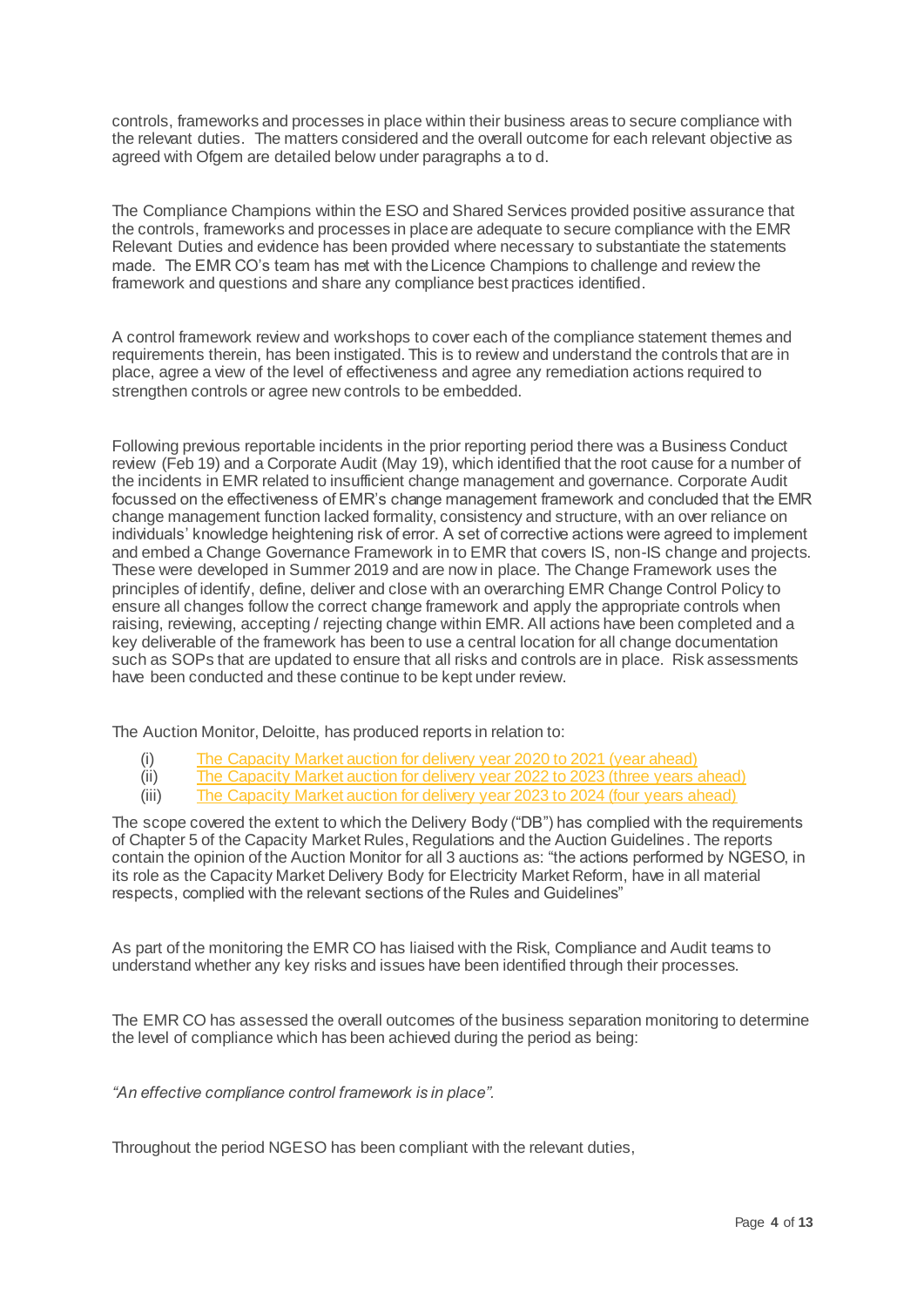#### *a)* **Objectives**

NGESO has taken steps to ensure that, in carrying out the EMR Functions

- no unfair commercial advantage has arisen to any of NGESO's nor NGET's businesses (including the NGET TO) or any business of any Associate of NGET or NGESO;
- The EMR Functions have not been unduly influenced by any of NGESO's nor NGET's businesses (including the NGET TO) or any business of any Associate of NGESO or NGET.

NGESO has efficiently and effectively carried out the EMR Functions during the Period against the principles of best regulatory practice. A separate external audit found that for Capacity Market Auctions these in all material respects, complied with the relevant sections of the Rules and Guidelines.

National Grid Electricity System Operator Limited (NGESO Limited) is a legally separate entity within the National Grid Group performing the electricity system operator (ESO) role in Great Britain. NGESO has autonomy in decision making on matters related to its licensed duties and the day-to-day operation of the ESO business in accordance with its Articles of Association and Reserved Matters. It is governed by its own board of directors with at least three Non-Executive Directors (NEDs). From a governance perspective, the ESO Executive Teams has delegated authority from the ESO Board. The ESO Executive Team is responsible for directing the affairs of the ESO business relating to strategy, markets, operations and financial performance.

Following legal separation in April 2019 a single OneSO structure was retained, comprising the GSO and ESO. However, on 1 January 2020 the ESO and GSO were separated to be managed separately and Gas System Operator became part of Gas Transmission. This was to provide even greater transparency and clarity about the management of the gas and electricity networks and the changes provide necessary clarity for employees and external stakeholders and make the legal separation of the ESO even clearer. In accordance with the licence requirements of Special Condition 2N, a Single Responsible Director for EMR was appointed and was responsible for the EMR teams within the NGESO. NGESO operated and complied with all the legislation, licence, regulations, rules and codes applicable to NGESO in carrying out the EMR Functions and has an open and positive relationship with Ofgem, BEIS and other industry stakeholders.

NGESO is a separate legal entity from the ROCB and all commercial arrangements with ROCB are entered on an arm's length basis and normal commercial terms ("ALBNCT"). Pricing of services between NGESO and affiliates is on a fully absorbed cost basis in line with a formal National Grid policy. Where appropriate, separate lawyers are assigned to take instructions from and act on behalf of the NGESO and ROCB respectively. This approach is taken to ensure that any conflict of interest is avoided and ALBNCT arrangements are negotiated and observed.

A Code of Conduct was in place which applied to the EMR teams and had provisions within it prohibiting members of the EMR Administrative Team ("EMRAT") and EMR Data Handling Team ("EMRDHT") teams from taking decisions which would unduly discriminate in favour of any National Grid business or affiliate. The EMR CO is responsible for promoting a culture of compliance across the whole of National Grid ESO and works with Compliance Champions in NGESO and other National Grid businesses to educate, impart knowledge and share best practice on compliance matters.

#### *a) Legal and functional separation of NGESO and relevant other competitive businesses*

To test the effectiveness of controls in place to ensure that there is legal and functional separation of NGESO and ROCB, the EMR CO has reviewed business separation frameworks with the relevant directorates and has asked targeted questions to Finance, Treasury and Company Secretariat. The following arrangements remain in place to ensure that the NGESO business (including those that were discharging EMR Functions) are carried out separately from the ROCB: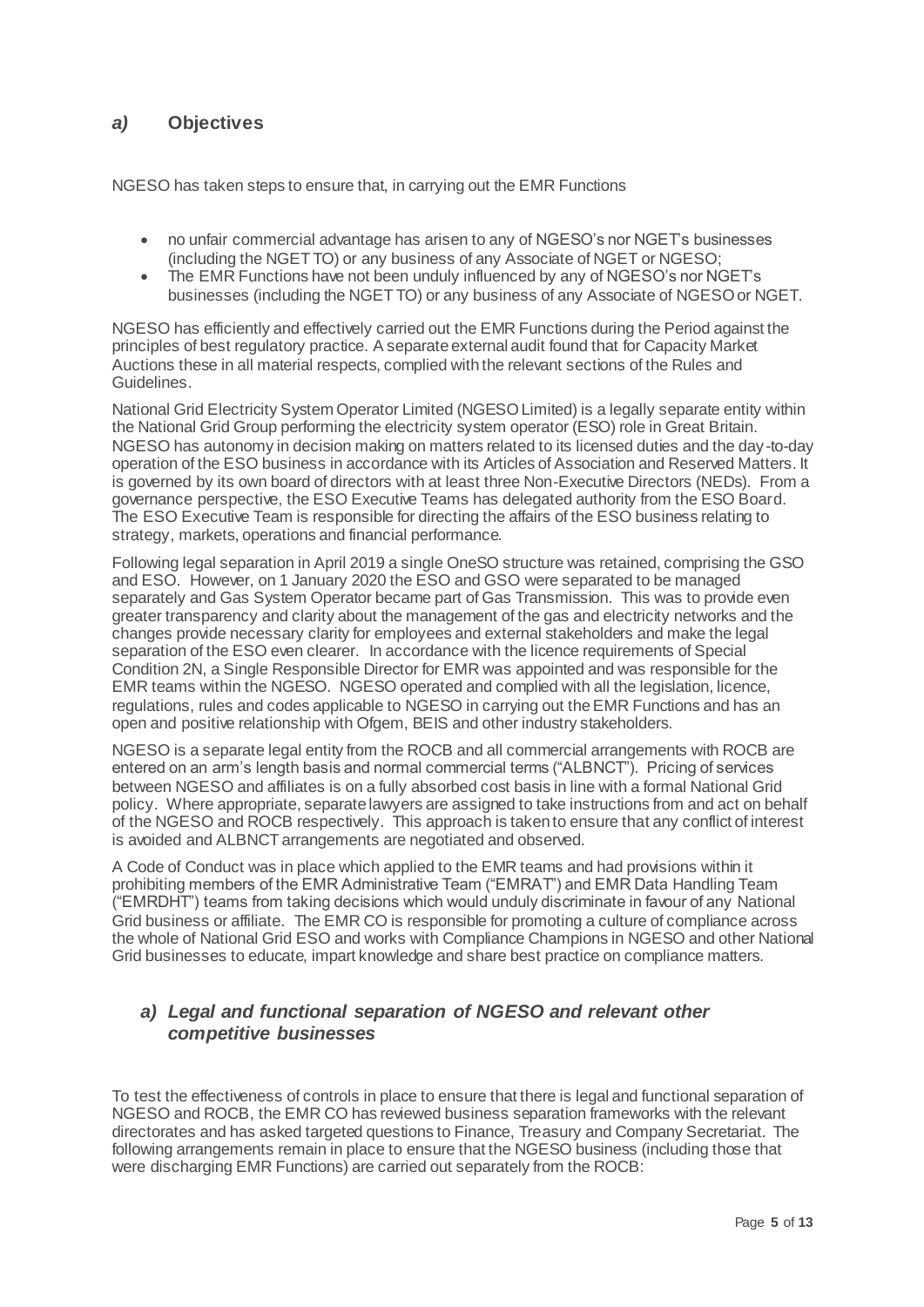- NGESO is a separate legal entity from the ROCB as set out within the Company Structure Chart within Appendix Two of the EMR compliance statement. The Board of Directors of NGESO are separate to those of the ROCB (see section 6 below)
- NGESO will publish its own separate statutory accounts which are subject to relevant accounting standards, which underpin separation of function, costs and revenues. The accounts will be published by December 2020
- NGESO does not hold any investments or shares in the ROCB directly or indirectly, so does not have an entitlement to vote at the general meetings of any of the ROCB
- For services, which are not covered by licence formula or industry charging statements, NGESO has a Governance Policy for the Pricing of Intra business and Third Party Services. The policy is in place to secure that consistent pricing is applied for services provided to group companies and third parties. It is published on the Compliance Officer's intranet website and is promoted through the network of Compliance Champions
- NGESO does not conduct or carry out any activity other than the System Operator Business or other de minimis activities (each as defined in the NGESOlicence) or activities to which the Authority has given its consent in writing.
- NGESO employees engaged in the management and operation of NGESO (up to and including Senior Managers reporting to the NGESO Board) are not simultaneously engaged in the management and operation of the ROCB, other than for the provision of Shared Services as set out within Appendix 1 of the EMR compliance statement and for services which constitute de minimis activities.
- Buildings and Access Controls are in place and employees of NGESO are employed in separate premises, to those employees of the ROCB. Employees involved in the EMRAT were assigned a secure access controlled area separated from other NGESO employees, which was closely monitored and controlled by the EMRAT management team. Employees who visit premises which are not their normal place of work are treated as visitors in line with National Grid policy.

#### *b) EMR Data Handling Team*

To test the effectiveness of controls in place regarding the EMRDHT, the EMR CO has reviewed business separation frameworks with the relevant directorates and has asked targeted questions to the EMRDHT. The following arrangements were in place to ensure that the team had been set up and was operated, supervised and managed in a manner compliant with Special Condition 2N.

All members of EMRDHT, including new starters, have signed a confidentiality undertaking (nondisclosure agreement). The EMRDHT has also put in place appropriate systems and procedures for the storage, anonymisation and control of CEMRI. All CEMRI information was held on secure National Grid servers, with only EMRDHT members having access. The EMRDHT operated to a management procedure to ensure that all CEMRI data was anonymised before it was presented to any person who was not a member of the EMRDHT and only provided if it was for a permitted purpose as set out within Special Condition 2N.6A, 12, 13 and 13A. This procedure ensured that there was a multiple step verification process, with one team member extracting the data and another team member checking and approving the data.

The EMRDHT had put in place and will continue to maintain document and information security policies for the receipt of CEMRI. If requested to run a future Call for Evidence ("CfE"), an IS system to manage CfE will be set up. This will be a secure password protected web portal for the recording, processing and storage of CEMRI. Functionality will be put in place by National Grid IS to ensure that only members of the EMRDHT have access to the CfE information.

#### *c) EMR Administrative Team*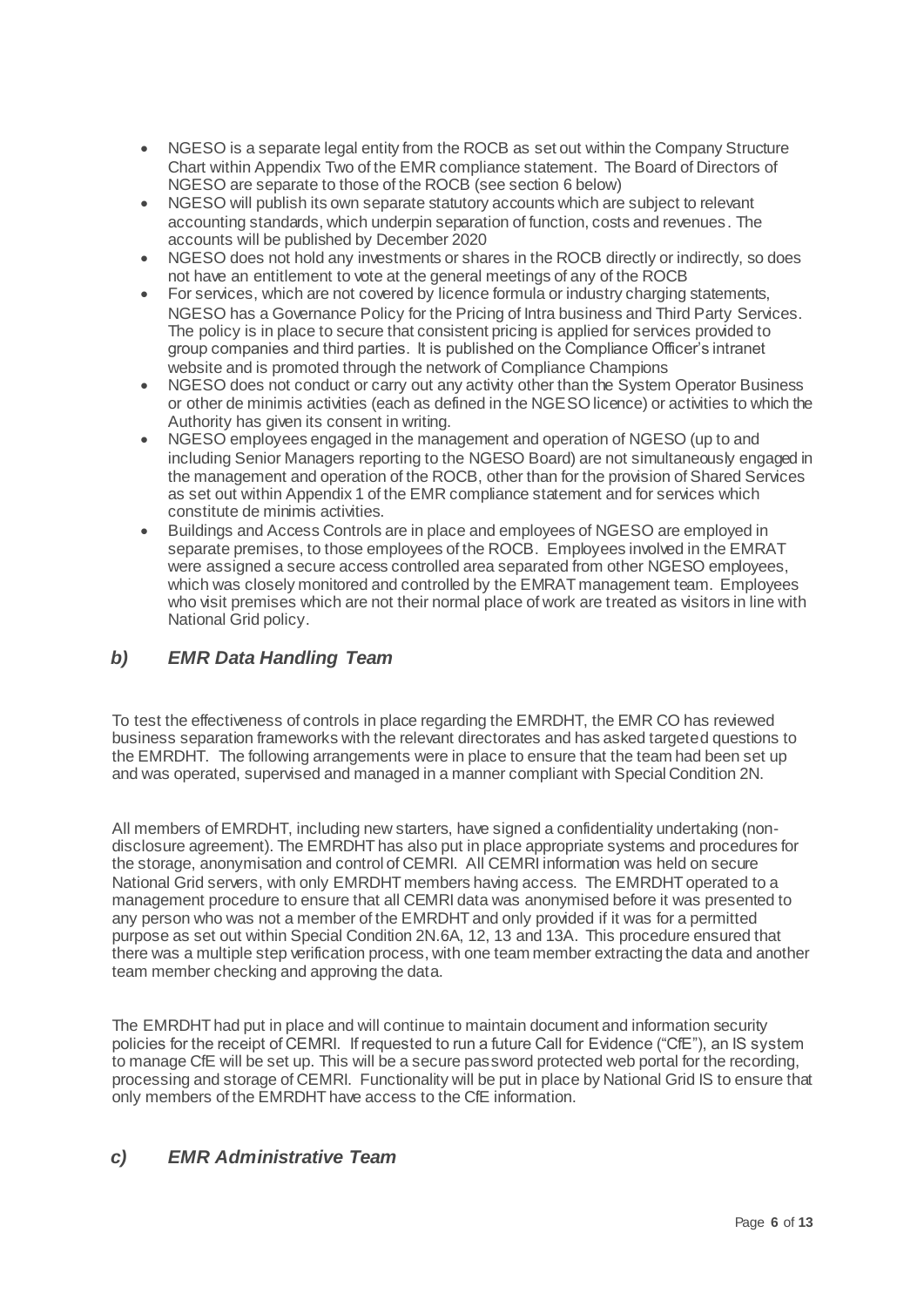To test the effectiveness of controls in place regarding the EMRAT, the EMR CO has reviewed business separation frameworks with the relevant directorates and has asked targeted questions to the EMRAT. The following arrangements remained in place to ensure that the team had been set up and was operated, supervised and managed in a manner compliant with Special Condition 2N.

All members of EMRAT, including new starters, have signed a confidentiality undertaking (nondisclosure agreement). Members of the EMRAT were only engaged in EMRAT functions and no other activities of NGESO, except for activities which were part of their role as an NGESO Manager or employee, such as attendance at management meetings, company wide improvement initiatives, and training courses.

The accommodation of the EMRAT was effective in restricting access by persons who are not members of the EMRAT. The EMRAT was in a dedicated secure office, which has swipe card access to restrict access so that only EMRAT members may enter. The EMRAT has relocated to a dedicated section of Faraday House, with the same controls remaining in place. Faraday House has a separate entrance to National Grid House with no go-between access for employees. This prevents uncontrolled interaction between ESO employees and other National Grid employees. All non-ESO employees visiting Faraday House will be treated as external visitors, with restricted access, and escorted at all times in the ESO working areas.

The EMRAT had also put in place appropriate systems and procedures for the storage, anonymisation and control of CEMRAI. All CEMRAI information was held on secure National Grid servers, with only EMRAT members and members of the EMR IS project team having access. The EMRAT operated to a management procedure to ensure that all CEMRAI data was anonymised before it was presented to any person who was not a member of the EMRAT and only provided if it was for a permitted purpose as set out within Special Condition 2N.8A, 12, 13 and 13A. This procedure ensured that there was a multiple step verification process, with one team member extracting the data and another team member checking and approving the data.

The EMRAT had detailed on-boarding and off-boarding processes to ensure that control is maintained over physical access to the EMRAT office and access to CEMRI and CEMRAI through information systems.

#### Capacity Mechanism

The EMRAT had established document and IS security policies for the receipt of CEMRI in relation to the capacity mechanism. During the Period, systems were used to enable industry participants to submit pre-qualification data and documents.

The system was provided on a platform which allows applicants to submit data in to a secure area on the system to be reviewed and processed by EMRAT under the requirements of the Capacity Market Rules. The system was a fully developed solution which restricts access to CEMRI and CEMRAI to the information owners and the relevant EMRAT members.

In accordance with the approved Capacity Market (CM) Rules and timetable, results of the prequalification process were published into the public domain in November 2019.

#### Contracts for Difference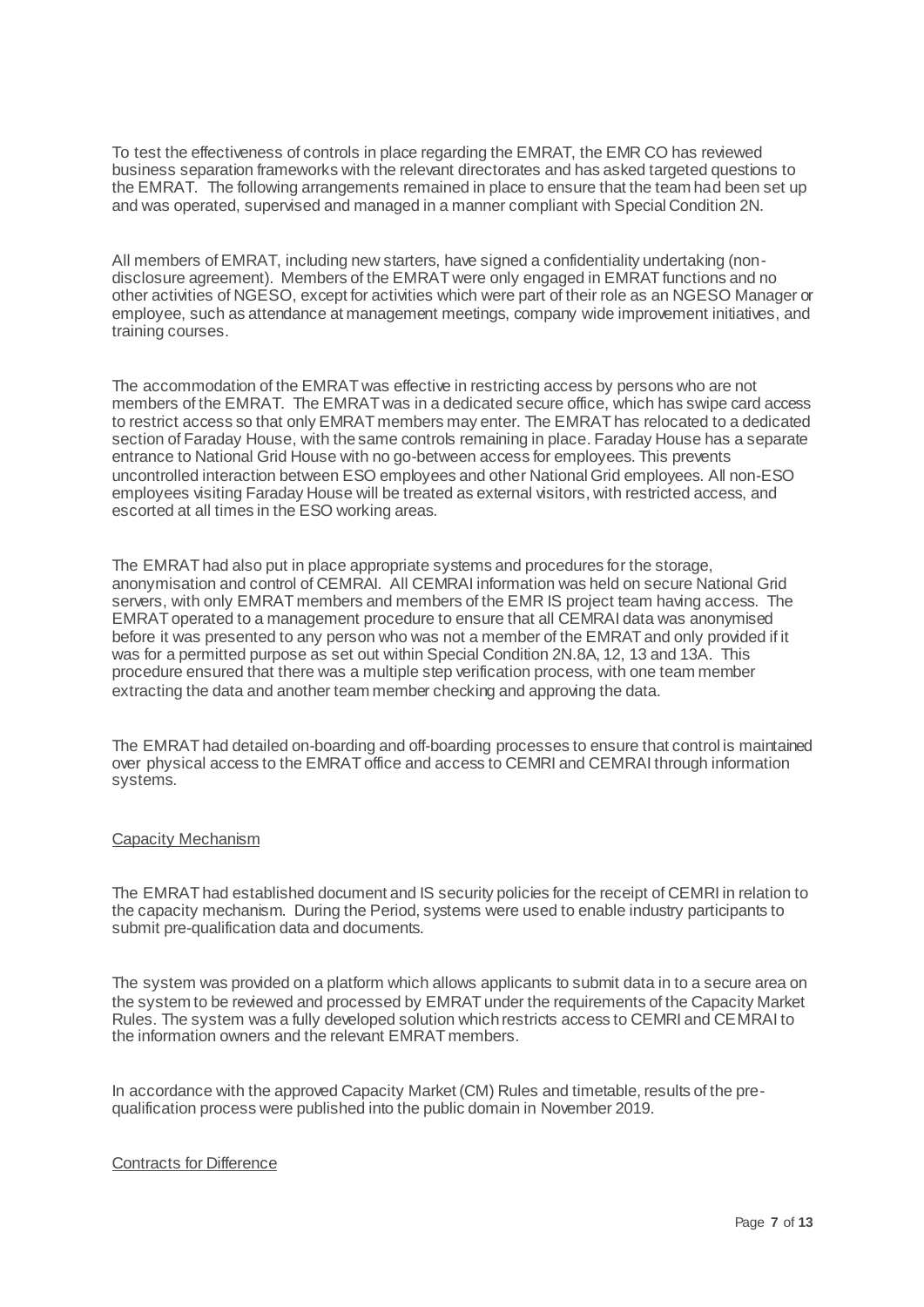During the period, NGESO established and followed document and information security policies for the receipt of CEMRI for Contracts for Difference ("CfD"). During the Period, systems were used to enable industry participants to submit registration data and documents.

The system was provided on a platform which allows applicants to submit data in to a secure area on the system to be reviewed and processed by EMRAT. The system was a fully developed solution which restricts access to CEMRI and CEMRAI to the information owners and the relevant EMRAT members.

Restricted access to the system is available for Ofgem, BEIS and the Low Carbon Contracts Company so that these delivery partners can engage with various aspects of the CfD Round as required under the CfD Regulations.

#### *d) Restriction on the use of Confidential EMR Information*

Both the EMRAT and the EMRDHT teams used all reasonable endeavours to manage the process for the storage, anonymisation and control of CEMRI to persons whom are not members of either team and ensure that it is not possible to identify the generation set or the owner or operator, which is the subject of that CEMRI. There were appropriate systems and procedures for the storage, anonymisation and control of CEMRI.

A register was kept to record where CEMRI was disclosed to Shared Services personnel, other employees, external contractors, agents and advisers in order to carry out their functions or in order to enable NGESO to perform its EMR Functions. Recipients of CEMRI understood the restrictions that apply and signed a confidentiality acknowledgement as required by Special Condition 2N.13(b)(ii). The register was known as the Confidential EMR Disclosure list and is maintained within the EMRAT team by the EMR Stakeholder and Compliance Manager and within the EMRDHT by the EMR Modelling Manager.

#### **3. EMR Compliance Statement**

The Compliance Statement continued to be an accurate reflection of the compliance arrangements in place until 31<sup>st</sup> March 2020. NGESO have ongoing responsibility for updating and publishing the document. The Compliance Statement has been updated to reflect consequential changes as a result of NGESO separating from NGET.

#### **4. Duties and tasks of the EMR Compliance Officer**

#### *a) Provision of advice and Information*

The EMR CO has fostered a culture of compliance within NGESO during the period by completing the following activities:

• The EMR CO has provided advice to NGESO Directors, Managers and other personnel in respect of the relevant duties.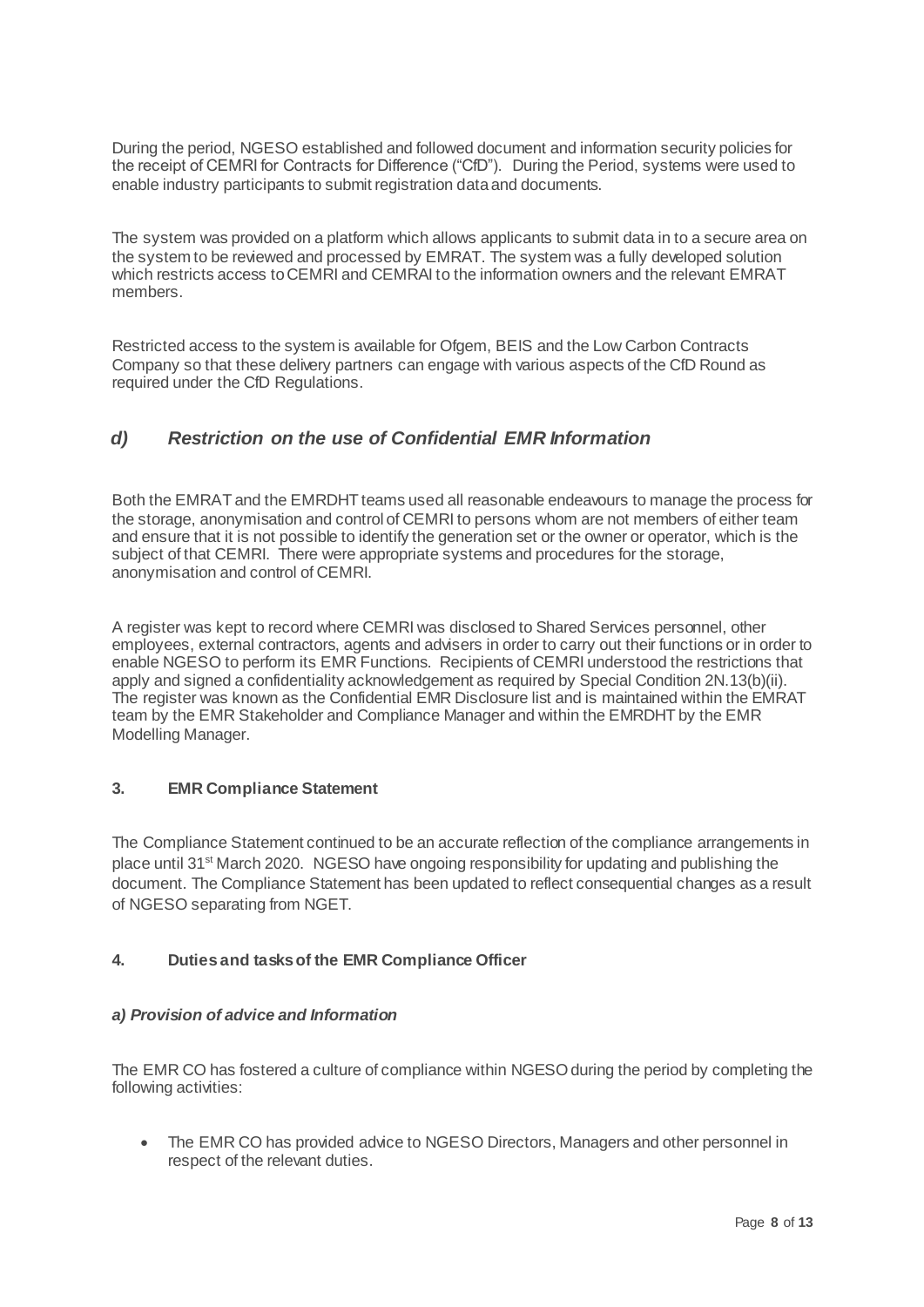- The EMR CO has delivered targeted briefings to the EMRAT and EMRDHT teams to explain the restrictions on sharing of CEMRI data and to reinforce the Code of Conduct.
- The EMR CO has also provided communications to the wider NGET and ROCB businesses so that these employees are aware of the restrictions in sharing and receiving EMR related data and to ensure that these functions do not receive an unfair commercial advantage.
- The EMR CO has implemented a companywide communications programme to ensure awareness of the EMR functions and the sensitivities surrounding the use and management of CEMRI. Bulletins and other communication materials have been produced for team meetings and published on the National Grid's internal intranet system.
- There is also a network of Champions in place who promote awareness of licence obligations, promote a culture of compliance and facilitate compliance monitoring within their functions. The Compliance Champions within the System Operation function ensure compliance with EMR related obligations. Workshops have also been held with the EMR CO's team and Licence Champions to ensure consistent interpretation of information sharing restrictions and to identify compliance best practice.
- The EMR CO has instigated a control framework review and workshops to cover each of the compliance statement themes and requirements therein. This is to review and understand the controls that are in place, agree a view of the level of effectiveness and agree any remediation actions required to strengthen controls or agree new controls to be embedded.
- All National Grid employees in relevant roles and within the EMR teams are required to complete periodic e-learning training courses on Business Separation and Competition Law, which include modules on information sharing restrictions.

#### *b) Monitoring*

The EMR CO has undertaken monitoring during the period to assess the effectiveness of the practices, procedures and systems to ensure that NGESO remained compliant with the EMR Relevant Duties.

Each directorate has in place a Business Separation Framework which is a framework based on a set of targeted questions and designed to ensure that all business functions remain compliant with the relevant licence obligations. The Business Separation Framework for System Operation included the relevant obligations for EMR and they have built the necessary controls into their framework.

As part of the monitoring process, the effectiveness of the controls are tested and reviewed and risks identified where appropriate. Each Licence Adviser has submitted their framework to the EMR CO who has conducted challenge and review sessions to discuss the robustness of the controls in place. The EMR CO has also liaised with the wider National Grid Risk, Audit and Compliance teams to verify the outputs.

#### *c) Investigations Conducted*

NGESO has not received any complaints, as set out in paragraph 23 of Special Condition 2N, during the Period. There were no reportable incidents during the Period.

#### **d) Report to the single responsible director and the Compliance Committee by the EMR CO**

The EMR CO has made reports to the Single Responsible Director and the NGESO Compliance Committee in April, July and September 2019.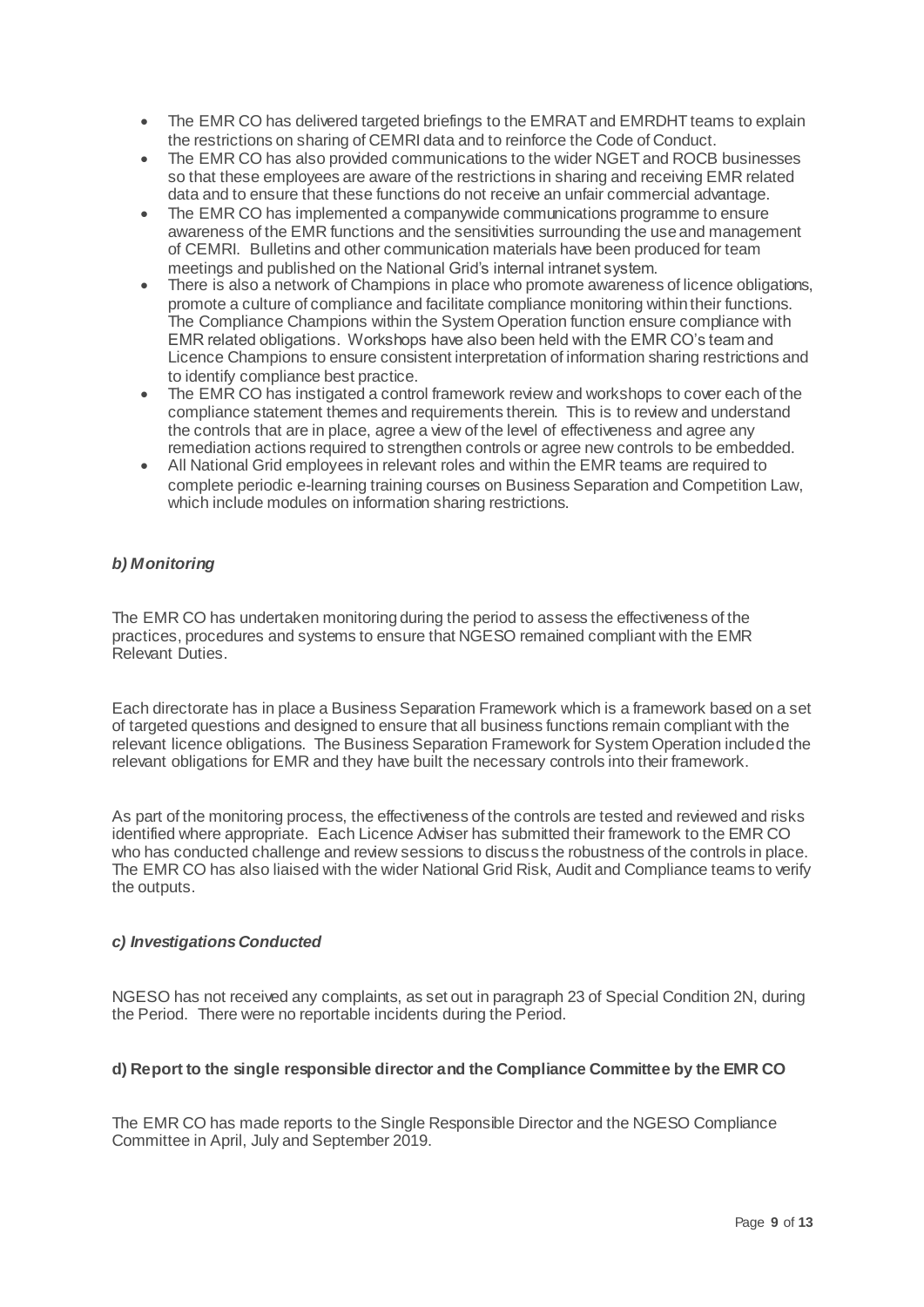#### **5. Certificate of Compliance**

The NGESO Certificate of Compliance in respect of Special Condition 2N Electricity Market Reform was approved by a resolution of the Board of Directors of NGESO for signature by the Single Responsible Director on 19th May 2020. A copy of the certificate is attached at Appendix 1 of this report.

#### **6. Boards of Directors for NGESO**

The Directors for the Board of NGESO for the period are shown in Appendix 2.

The ESO is governed by its own board and various committees to the board. The ESO Board has delegated authority from the National Grid Group Board and has autonomy in decision making on matters in relation to the ESO, in line with its terms of reference.

#### **7. Minimum Posting Periods**

Details of all employees who have moved into or out of the EMRAT and EMRDHT teams have been referred to the EMR CO. Employees moving into the teams have signed the Confidentiality Undertaking, received a briefing on the EMR Code of Conduct and been trained on the processes in place to manage CEMRI. Employees moving out of the teams have been reviewed by the EMR CO in accordance with the EMR compliance statement and the EMR CO has provided exit briefings and reminded them of their obligations under the terms of the Confidentiality Undertaking and contract of employment.

All employee transfers for the EMR Administration Team have been in accordance with the minimum posting periods set out in Appendix 8 of the EMR compliance statement. There have been no exceptions during the Period.

#### **8. Further Information**

Any enquiries regarding the content of this report should be addressed in the first instance to the EMR Compliance Officer at the following address:

EMR Compliance Officer

National Grid

UK Legal

National Grid House, Warwick Technology Park, Gallows Hill, Warwick, CV34 6DA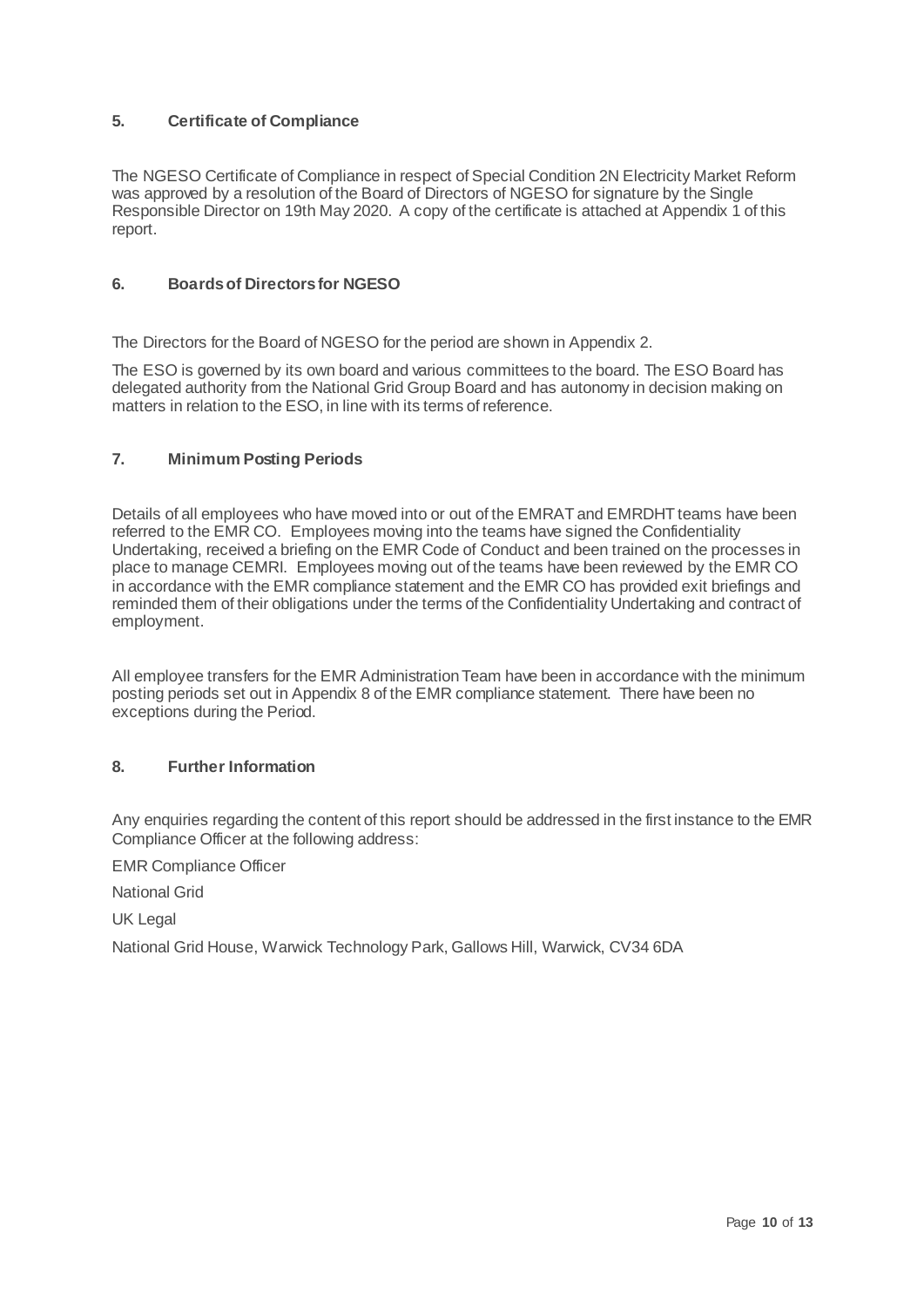# nationalgridESO

## **Special Condition 2N**

#### **National Grid Electricity System Operator Limited**

#### **Certificate of Compliance**

## **in respect of Special Condition 2N Electricity Market Reform for the period 1st April 2019 to 31st March 2020**

Capitalised terms have the meanings given to them in the NGESO Licence.

I hereby certify on behalf of NGESO, that to the best of my knowledge, information and belief having made due and careful enquiry, the report of the EMR Compliance Officer fairly represents the licensee's compliance with the EMR Relevant Duties.

*Signature …………………………………………………….*

*Roisin Quinn, Single Responsible Director in respect of Compliance with the EMR Relevant Duties* 

*Date ………………………………………………………….*

Approved by a resolution of the NGESO Board members on 19th May 2020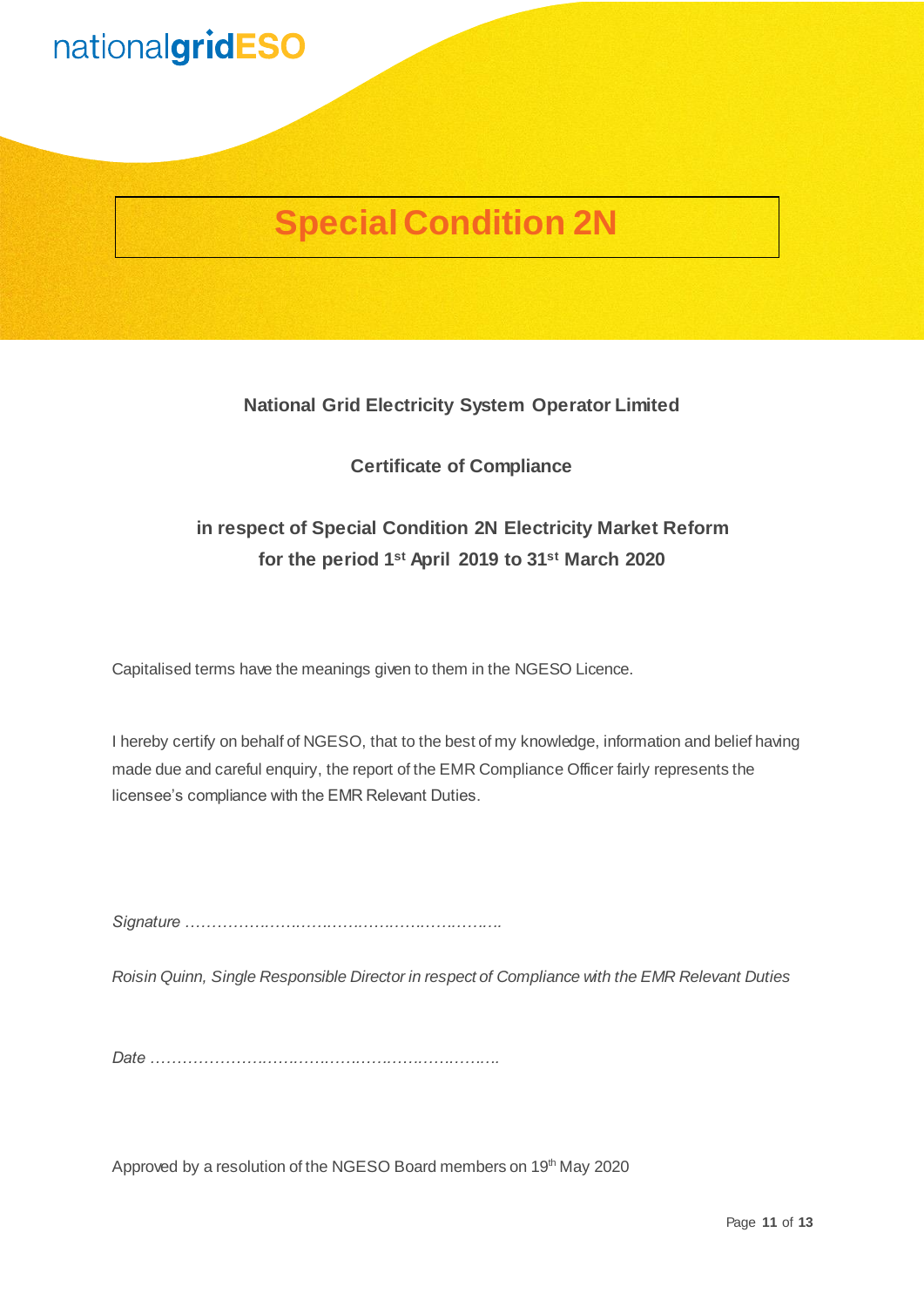#### **Appendix 2 – Directors of NGESO**

| <b>Name</b>           | <b>Title</b>                                    | <b>Appointed</b> | <b>Resigned</b> |
|-----------------------|-------------------------------------------------|------------------|-----------------|
| Megan Barnes          | Director                                        | 30.11.2018       | 01.04.2019      |
| Clive Burns           | <b>Director</b>                                 | 30.11.2017       | 01.04.2019      |
| Duncan Burt           | Director, Operations                            | 01.04.2019       | 17.02.2020      |
| <b>Gillian Merron</b> | Non-Executive Director                          | 01.04.2019       |                 |
| Hannah Nixon          | Non-Executive Director                          | 01.04.2019       |                 |
| Kayte O'Neill         | <b>Head of Markets</b>                          | 01.04.2019       |                 |
| Paul Plummer          | Non-Executive Director                          | 01.04.2019       |                 |
| Roisin Quinn          | Head of National Control and ESO Chief Engineer | 01.03.2020       |                 |
| <b>Fintan Slye</b>    | Director, Electricity System Operator           | 01.04.2019       |                 |
| Claire Tuckman        | <b>Finance Director</b>                         | 01.04.2019       |                 |
| Lawrence Hagan        | Company Secretary                               | 16.10.2017       | 01.04.2019      |
| <b>Chantal Ackon</b>  | <b>Joint Company Secretary</b>                  | 01.04.2019       | 04.10.2019      |